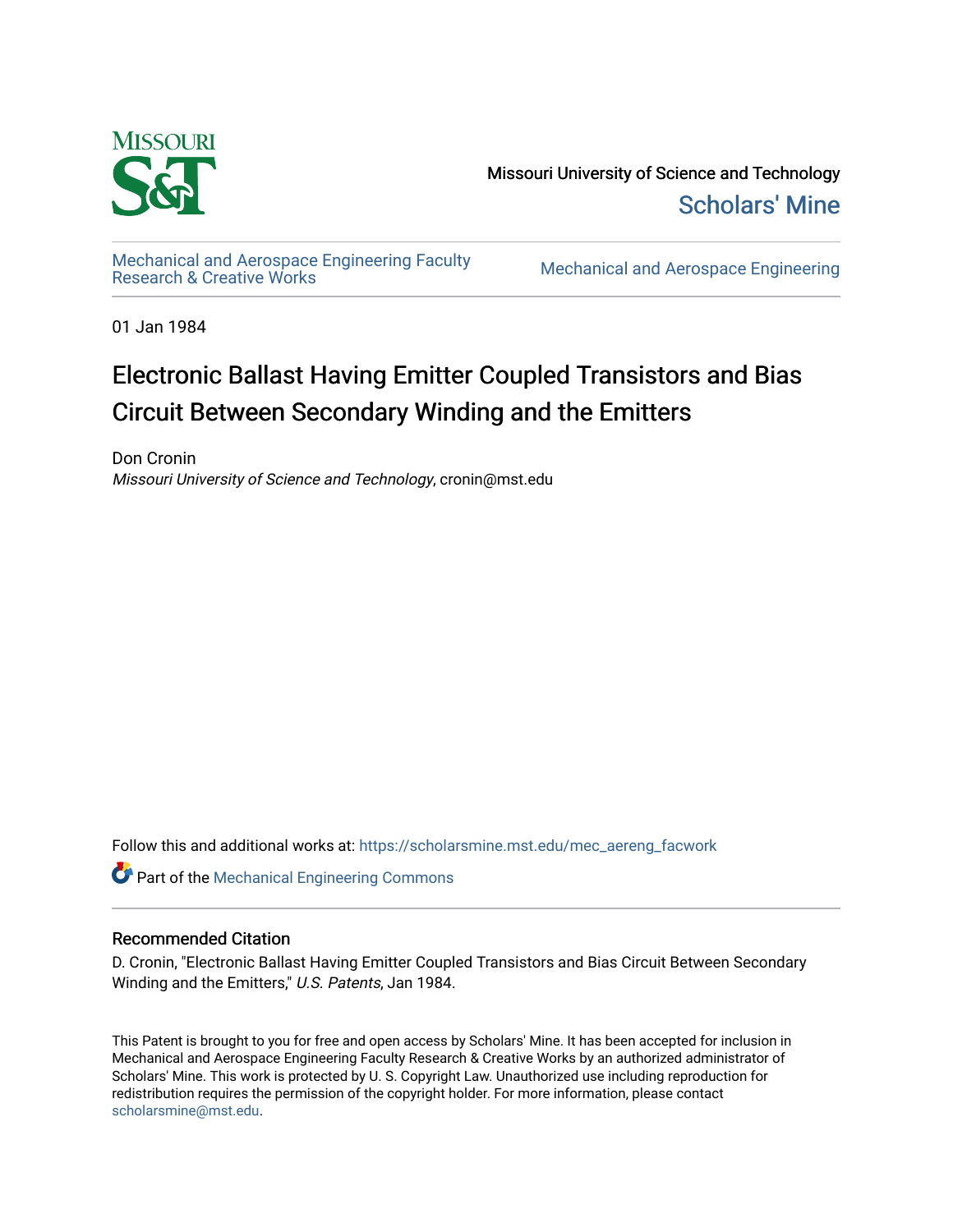## United States Patent [19]

## Cronin

56)

¥.

#### 54) ELECTRONIC BALLAST HAVING EMITTER COUPLED TRANSISTORS AND BIAS CIRCUIT BETWEEN SECONDARY WINDING AND THE EMITTERS

- [76] Inventor: Donald L. Cronin, 1409 James Way, Anaheim, Calif. 92801
- (21) Appl. No.: 161,759
- [22] Filed: Jun. 23, 1980
- [51] Int. Cl.<sup>3</sup> ...................... H05B 37/02; H05B 39/04; H05B 41/36
- (52) U.S.C. ......................... 315/209 R; 315/DIG. 5; 315/DIG. 2; 315/205; 315/185 R; 331/113 A
- 58) Field of Search .................. 315/DIG. 7, DIG. 5, 315/205, 209, DIG. 2, 232, 185; 331/113 A

## References Cited

## U.S. PATENT DOCUMENTS

|  | 4,117,377 9/1978 Jimerson et al.  315/DIG. 5 |  |
|--|----------------------------------------------|--|
|  |                                              |  |

## [11] Patent Number: 4,469,988

## (45) Date of Patent: Sep. 4, 1984

|  | 4,339,690 7/1982 Regan et al.  315/DIG. 5 |  |
|--|-------------------------------------------|--|

Primary Examiner-Saxfield Chatmon

#### (57) ABSTRACT

An electronic ballast for energizing fluorescent lamps comprising a converter including a rectifier and a filter for converting an alternating source voltage into a di rect current voltage, a network including first and sec ond switching transistors, a tank circuit having a pri mary winding of a transformer, a secondary winding of the transformer for providing feedback of a portion of the voltage developed across the tank circuits and a bias circuit coupled between the opposite ends of the secondary winding and the emitters of the transistor for alternatively applying bias to the transistors, the network serving to convert a direct current voltage into an amplified sinusoidal voltage having a high frequency, tion coupled across the primary winding.

## 7 Claims, 1 Drawing Figure

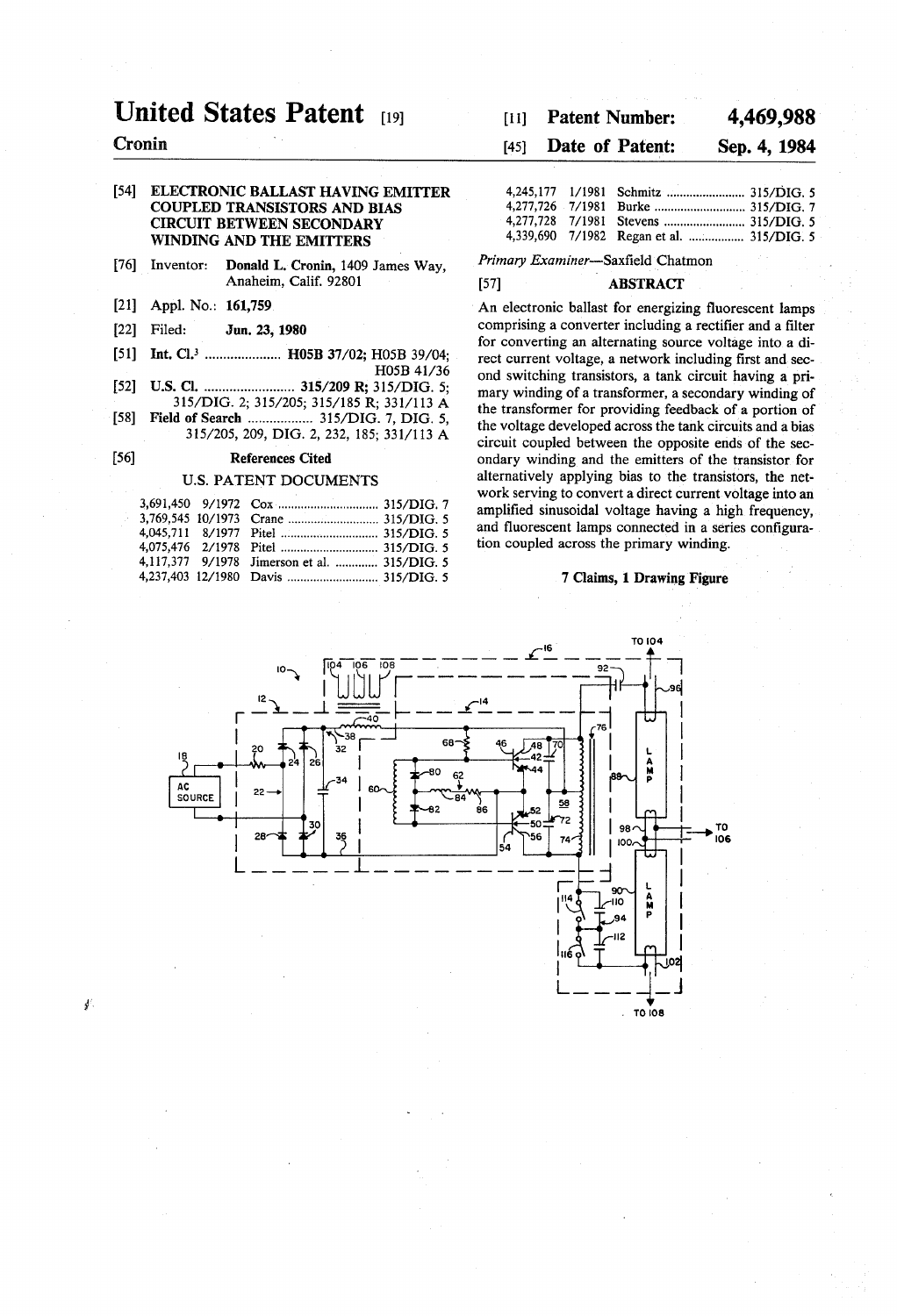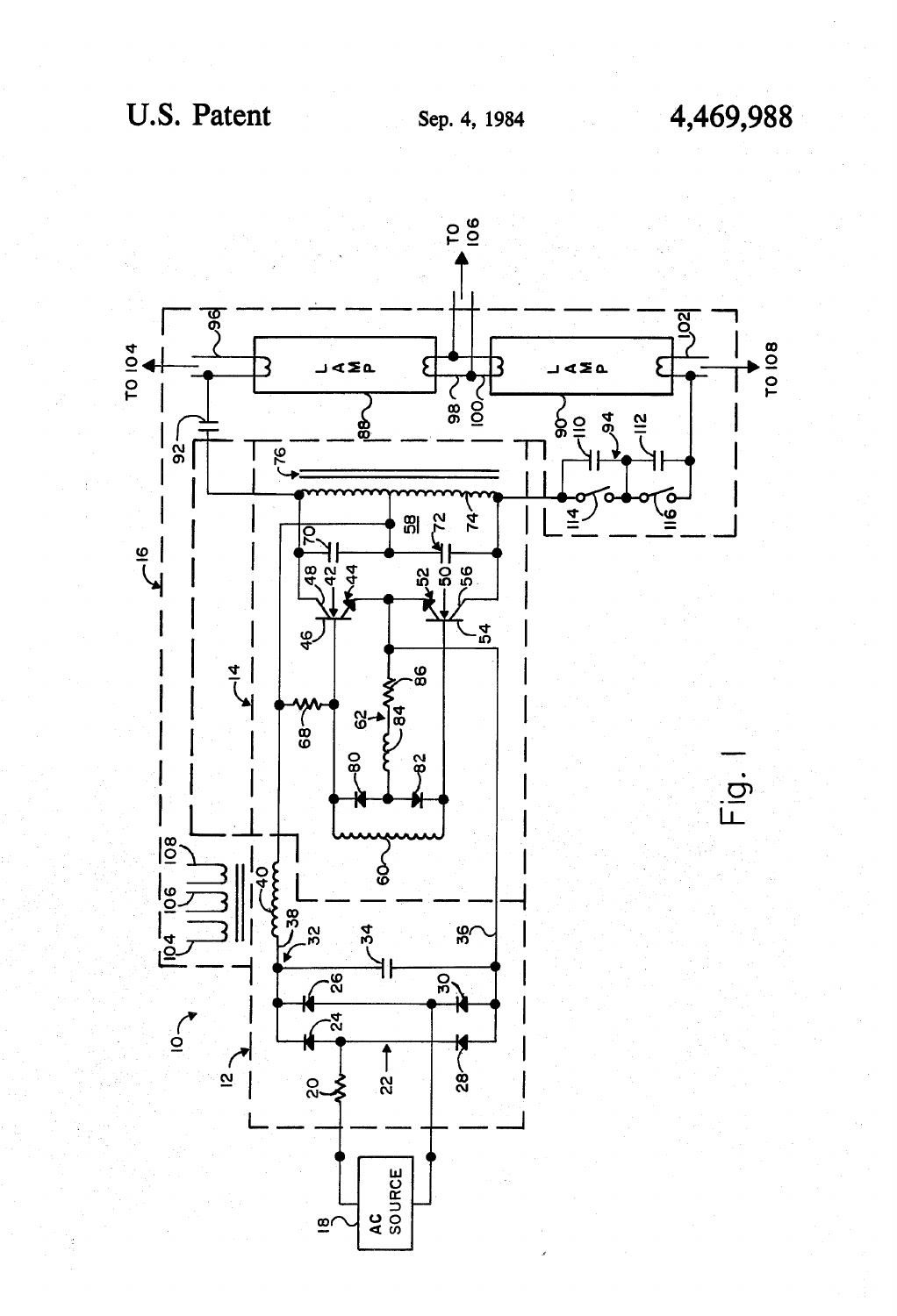5

## ELECTRONIC BALLAST HAVING EMITTER COUPLEDTRANSISTORS AND BIAS CIRCUIT BETWEEN SECONDARY WINDING AND THE EMITTERS

## BACKGROUND OF THE INVENTION

1. Field of the Invention<br>The present invention relates generally to a ballast for energizing fluorescent lamps, and more particularly to an improved electronic ballast for use in energizing fluorescent lamps. 2. Description of the Prior Art 10

Ballasts for energizing fluorescent lamps are commer-<br>cially of the type that employ a transformer having primary and secondary windings wound around a common magnetic core. Although simple in construction, the conventional ballast which operates at 60 or 120 Hz may be audibly noisy and generates voltage spikes on the leading edge of each positive and negative alterna- $20$ tion. This disadvantageously results in the production of relatively large quantitites of electrical noise. An other disadvantage is that the ballast is heavy and be and may be subject to heating problems. 15 25

Furthermore, it should be noted that the fluorescent tubes energized by the ballast have been connected in a parallel circuit. This consequently requires relatively large quantities of current to turn the lamps on and is plagued by the presence of circulating currents which 30 results in additional power loss and inefficiency.

#### SUMMARY OF THE PRESENT INVENTION

It is therefore an object of the present invention to provide a ballast for energizing fluorescent lamps which 35 is lightweight, small, operable at a low cost, and is capable of operating the lamps without flicker.

Another object of the present invention is to provide a ballast which utilizes less power, and hence is more energy efficient, than conventional ballasts.<br>Still another object is to provide an electronic ballast

which is capable of selectively dimming the intensity of the light produced by the fluorescent lamps.

the light produced by the fluorescent lamps.<br>Briefly, the preferred embodiment of the present<br>invention comprises a rectifier and a filter for convert-<br>ing an alternating source voltage into a substantially<br>direct current second switching transistors, each having a collector, a base and an emitter with the emitters being coupled together, a tank circuit having a primary winding of a 50 transformer connected to the collectors, the tank circuit that are detectable by humans and below interfering frequencies associated wth amplitude modulated radio its opposite ends connected to the bases and being inductively coupled to the primary winding, the second ary winding serving to feedback a portion of the volt age developed across the tank circuit, and a bias circuit winding and the emitters of the transistors, the seondary winding and bias circuit serving to alternatively bias the base-emitter junction of the first and second transistors with a substantial portion of the feedback voltage devel oped across the secondary winding, whereby when 65 direct current voltage is connected across the base and the emitter of the first transistor, the network develops an amplified sinusoidal voltage across the primary stations, a secondary winding of the transformer having 55 the other part. The rectifier 22 and filter 32 serve to counled between the opposite ends of the secondary 60

2

lamps. An advantage of the present invention is that it is lightweight, small, operable at a relatively low cost and

power loss due to circulating currents to energize the

is not subject to flickering. Another advantage of the present invention is that it requires less power and hence results in substantial sav ings of energy relative to conventional ballasts.

Still another advantage of the present invention is that it enables fluorescent lamps to be dimmed to a produced by the lamps can be controlled to suit the user.

Other objects and advantages of the present invention will no doubt become apparent to those skilled in the art after having read the following detailed description of the preferred embodiment which is illustrated in the figure of the drawing.

## IN THE DRAWING

FIG. 1 is a schematic diagram of an electronic ballast in accordance with the present invention.

## DETALED DESCRIPTION OF THE PREFERRED EMBODIMENT

40 In the United States the source is that commercially Referring to FIG. 1 of the drawing, an electronic ballast 10 is shown in schematic form in accordance with the present invention. The electronic ballast 10 comprises a first means for converting an alternating source voltage into a substantially direct current volt age 12, a second means for converting a direct current voltage into an amplified sinusoidal voltage 14 and a fluorescent lamp circuit 16. A voltage source 18 is con nected to the input of the first means 12 and serves to provide an alternating current voltage to the ballast 10. available at wall plugs or the like and serves to provide 120 volts at a frequency of 60 Hertz (Hz), although

45 The first means for converting 12 includes an input resistor 20 for limiting the input current, a rectifier 22 other frequencies can be used.<br>The first means for converting 12 includes an input comprising diodes 24, 26, 28 and 30 arranged in a bridge circuit and configured to provide a full-wave rectified output voltage, and a filter 32 comprising a capacitor 34 between the lines 36 and 38 and an inductor 40 con nected to one end of the capacitor 34. The capacitor 34 serves to smooth the rectified voltage developed on the line 38 and the inductor 40 serves to smooth the current<br>by storing energy during one of the supply-voltage cycles and delivering it to the second means 14 during rectify and filter 120 volt, 60 Hz voltage applied from the source 18 and develop a substantially ripple-free direct current voltage of about 150 volts dc at the out put of the inductor 40,

In the preferred embodiment, the resistor 42 has a resistance of 2 ohms and a 3 watt power rating. The diodes 24, 26, 28 and 30 are identical, have ratings of 1.5 amperes and 400 volts peak inverse voltage, and are designated as model PF40 by the EDI Corporation of Yonkers, N.Y. The filter capacitor 34 is 80 microfarods with a voltage rating of 175 volts and is preferably one manufactured by Sprague Corporation and identified as Model TVA-1430. The smoothing inductor 40 is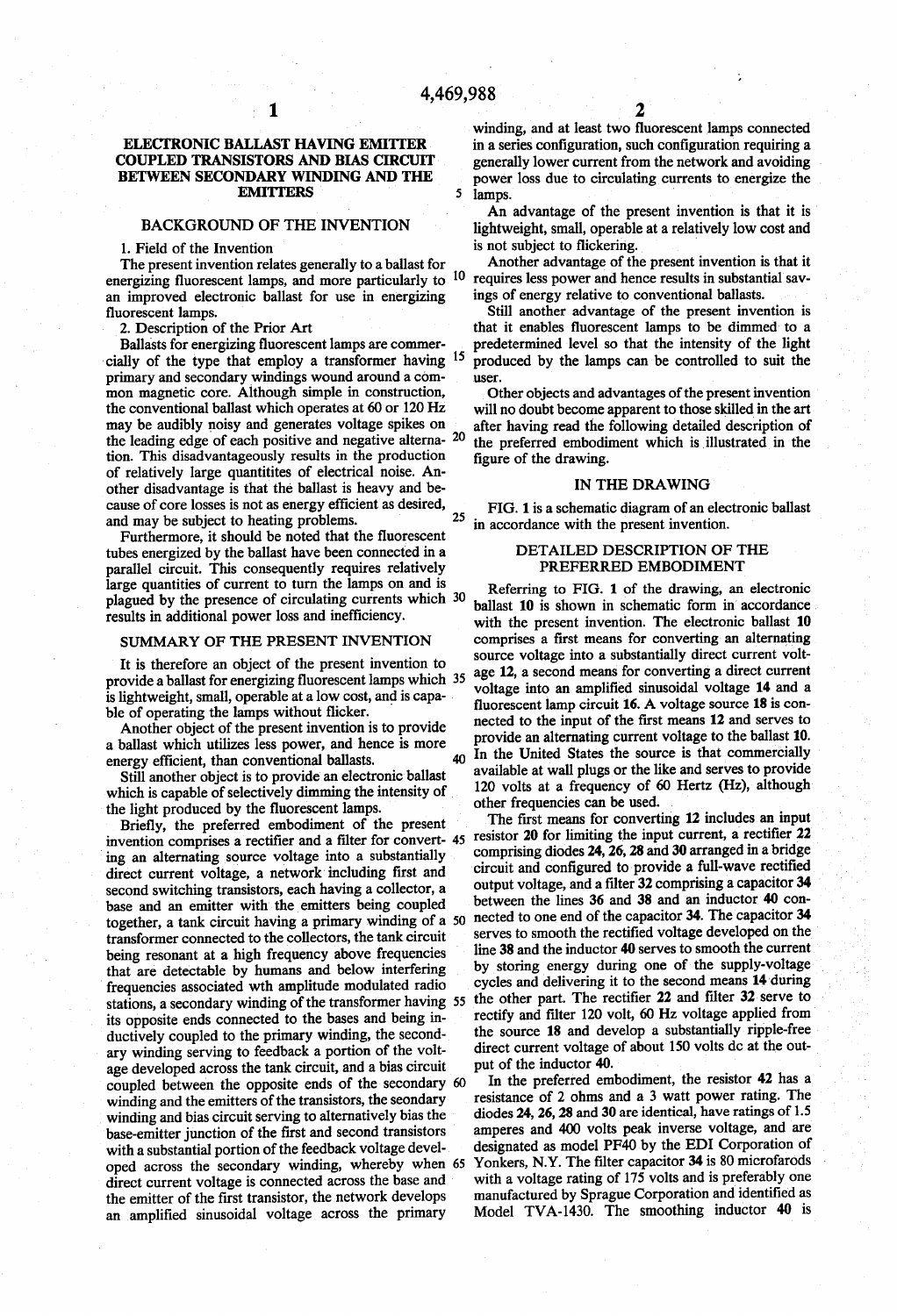formed from 100 turns of No. 24 wire and has a mea-<br>sured inductance of 4 millihenrys at 1.5 amperes.

The means or network for converting a direct current voltage into an amplified sinusoidal voltage 14 includes a power transistor 42 having an emitter 44, a base 46 and 5 a collector 48, a power transistor 50 having an emitter 52, a base 54 and a collector 56, a tank or resonant circuit 58, a secondary winding 60 and a bias circuit 62.

As illustrated, the transistors are of the NPN type with the emitters 44 and 52 being connected together and coupled to the line 36. A current limiting resistor 68 is coupled between the output of the inductor 40 and the base 46 of transistor 42 and one end of the secondary winding 60. The resistor 68 serves to limit the current flowing to the base  $46$ . The transistors  $42$  and  $50$  are 15 rendered conducting when their base-emitter junctions are forward biased and rendered non conducting when the junctions are reverse biased. The transistors serve to supply current to the tank circuit 58. The tank circuit 58 includes capacitors 70 and 72, which are connected in 20 series, and a primary winding 74 of a transformer 76. The opposed ends of the winding 74, and of capacitors 70 and 72 are connected to the collectors 48 and 56, respectively. The tank circuit 58 is selected to be reso nant at a frequency of about 25,000 Hz, a frequency that 25 is greater than that audible to the ear of a human and less than the frequencies associated with noise emanat ing from the ever-present amplitude modulated (AM) radio stations. The common point of the capacitors 70 and 72 is connected to the center tap of the winding 74 30 and to the output of the filter inductor 40. The tank circuit 58 serves to develop an amplified sinusoidal signal of about 450 volts peak-to-peak upon the alter nate conduction of the transistors 42 and 50. The wind comprises the secondary of the step-down transformer 76 and is connected at its extremities to the bases 46 and 54 of the transistors 42 and 50. The winding 60 is induc tively coupled to the winding 74 and serves to feedback a portion of the alternating current voltage in accor-40 dance with the step-down turns ratio, developed by the tank circuit alternatively to the bases 46 and 54 depending upon the polarity of the voltage developed across 10 ing 60 is wound on a common core with, and hence 35 able to develop the base-emitter voltage is reduced by

the winding. The bias circuit 62 comprises blocking diodes 80 and 45 82, having their cathodes connected to the opposed ends of winding 60 and their anodes connected to gether, an inductive choke 84 having one end connected to the anodes of the diodes 80 and 82 and having nected to the anodes of the diodes 80 and 82 and having<br>its opposed end connected through a current limiting<br>resistor 86 to the emitters 44 and 52 and to the line 36. The diodes 80 and 82 serve to selectively conduct cor responding polarities of the alternating voltage devel oped by the winding 60 to appropriately bias the emit ters 44 and 52 and the bases 46 and 54. The choke 84 55  $\frac{14}{1}$ serves to oppose a change in current therethrough and hence, develop a generally pulse shaped voltage for 50

application to drive the bases.<br>In operation, when a direct current voltage is applied In operation, when a direct current voltage is applied through resistor 68 to the base 46 and to the tank circuit 60 fluorescent lamps 88 and 90 connected in a series con-<br> $\frac{1}{2}$  connected in a series connected in a se 58 with the emitter 44 being connected to a lower potential via conductor 36, the power transistor 42 is forward biased and hence rendered conducting. Consequently through tank circuit action a ringing voltage quently through tank circuit action a ringing voltage heater elements of indifferent of the heater<br>having an amplified and sinusoidal waveform is devel- 65 ments 98 and 100 being coupled together. The heater oped across capacitors 70 and 72. The same sinusoidal winding 74 is transformed through a step-down ratio to

the secondary winding 60 in a feedback manner. As will be seen, when a positive voltage is developed at the top end of winding 60, as illustrated in FIG. 1, such voltage is applied directly to the base 46 of transistor 42 which holds the transistor in a conducting state. The diode 80 serves to prevent the passage of this positive voltage to the emitter 44 which is biased by the voltage appearing on line 36. In this case the negative voltage appearing at the other end of winding 60 is conducted to the base 54, thereby maintaining the transistor 50 in a nonconducting state. As the voltage across winding 74, and hence winding 60, swings through zero and reverses, the negative voltage appearing at the top of winding 60 is conducted to the base 46, thereby reverse biasing the base emitter junction and hence switching transistor 42 off. Substantially simultaneously the base-emitter voltage of transistor 50 becomes forward biased, thereby switch ing transistor 50 on and completing the cycle with the inductor 84 supplying base drive current. Accordingly, the network 14 converts the direct voltage of 150 watts dc into an amplified oscillating voltage of about 450 volts peak-to-peak at a frequency of about 25 KHz. Since the tank circuit develops a single fundamental frequency, its output is substantially noise free.<br>In addition, since the winding 60 is not center tapped,

substantially the entire voltage developed across it, with the exception of the small voltage drop associated with the inductor 84 and the resistor 86 is developed across the base-emitter junction of the power transistors. This higher voltage results in relatively short collector dwell times and dramatically improves the switching perfor mance of the transistors. For comparison purposes it should be recognized that when transistors are con nected in a push-pull configuration, the voltage avail about 50%. This results in a much longer collector dwell time, reduced switching performance and less efficient operation due to increased power loss through the bias circuit.

In the preferred embodiment of the network, resistor 68 has a resistance of 47 K ohms. The transistors 42 and 44 are identical, having ratings of 1500 volts and 2.5 amps, are manufactured by the Motorola Corporation and designated by them as Model MJ12002, and are of the kind commonly used in horizontal deflection cir cuits in many television sets. The diodes 80 and 82 are commonly designated as Model lN4002 and available from many manufacturers. Resistor 86 has a resistance of 5.6 ohms. Capacitors 70 and 72 have a capacitance of 0.01 microfarads. Primary winding 74 has 60 turns on millihenrys at one ampere. Secondary winding 60 is formed by one turn and develops about 6 volts when 450 volts peak-to-peak are developed across winding

In an alternative configuration, the inductance 84 can be formed as a winding on the inductance 40 and the resistor 86 eliminated.

The fluorescent lamp circuit 16 includes conventional figuration, an isolation capacitor 92, and a current limit ing circuit 94. The lamp 88 includes heater elements or filaments 96 and 98. Similarly the lamp 90 includes heater elements or filaments 100 and 102 with the fila elements 96, 98 and 102 are inductively coupled to sec ondary windings 104, 106 and 108, respectively, which form the secondary of the filter inductor 40. The resis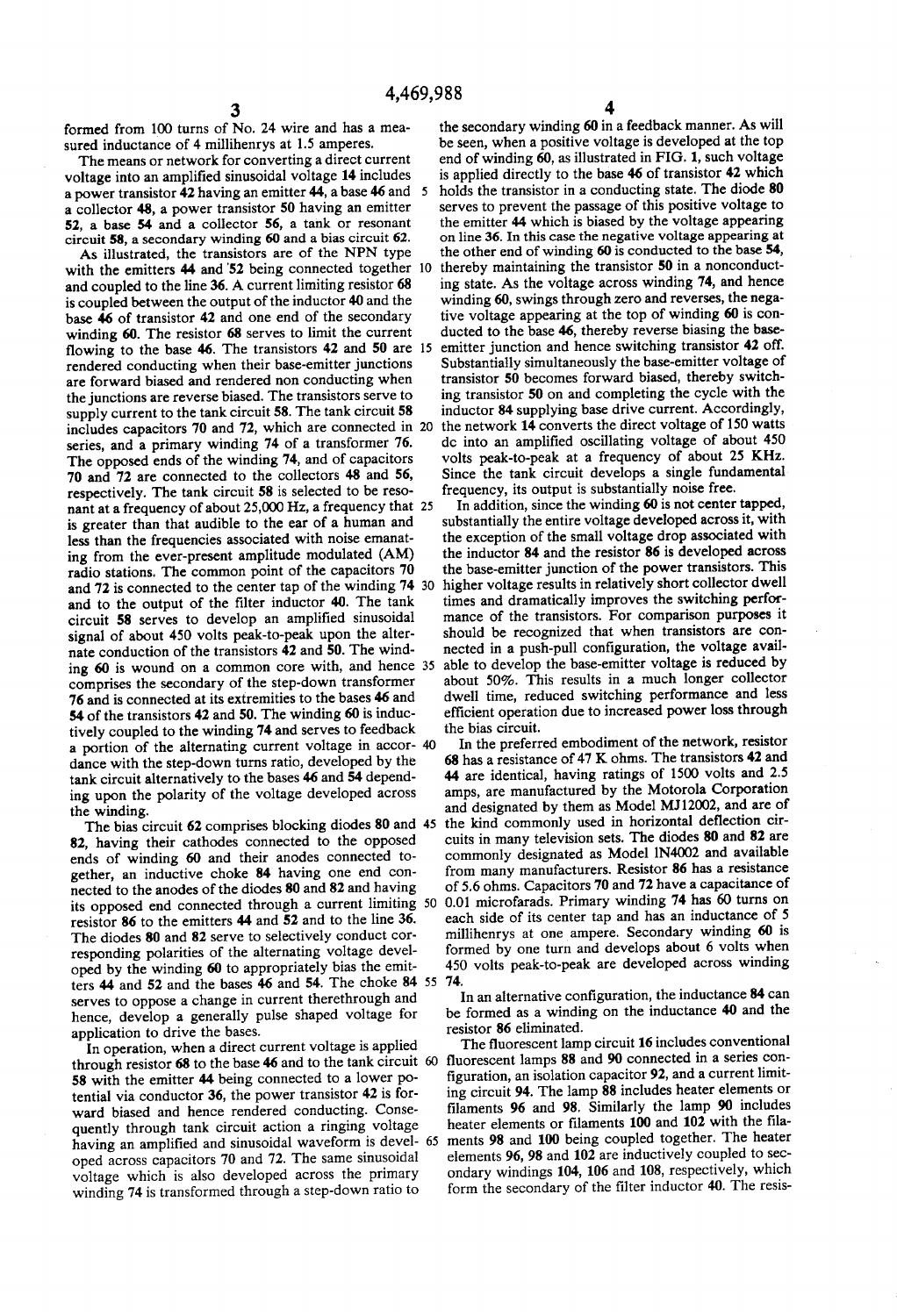tance associated with the heater elements 96, 98, 100 and 102 serve to damp the inductor 40 and hence limit the transient voltage overshoot when the lamps are turned off. Since the inductor 40 has a greater number of turns than the secondary winding 60, a better resolution of the voltage is capable of being supplied to the filaments. This serves to extend lamp life, conserve transformer to couple the voltage from the secondary a value of capacitance which creates a relatively high reactance at the frequency of the alternating, source voltage 18. This serves to isolate the lamps and the network input portion 14 of the ballast. Consequently network input portion 14 of the ballast. Consequently the input portion is not subjected to electrical stress in 15 the form of high transient voltages of currents which could arise should a lampbe inadvertently connected to ground during operation or during the removal of a lamp. winding 60 to the heater elements. The capacitor 92 has 10

In comparison with conventional parallel fluorescent 20 lamp configurations, the series connection of the lamps precludes the development of circulating currents. This reduces power loss in the lamp circuit while improving efficiency and enables lower-cost inductor and capacitor components to be used. 25

The current-limiting circuit 94, as illustrated, includes a pair of serially connected capacitors 110 and 112 which are connected between one end of the winding 74 and the lamp 90. Switches 114 and 116 are connected across the respective capacitors 110 and 112. The cur- 30 rent-limiting circuit 94 enables a selected reactance to be placed in series with the lamps, thereby serving to reduce the current flowing in the fluorescent lamp circuit to a predetermined quantity. For example, if switch circuit. This capacitive arrangement enables the current flowing through the lamps to be adjustable, whereby the intensity of the light produced by the lamps is capable of being varied, and hence controlled. By selectively adjusting the switches 114 and 116 the lamps may be 40 dimmed to provide lighting suitable to the user. The reduction in current flowing through the lamps has a positive effect on lamp life without causing lamp cath ode degradation. It should be noted that if both switches 114 and 116 are closed, the lamp current is at 45 114 is closed, only the capacitor 112 remains in the lamp 35

normal rating. Although only a two stage capacitive network is illustrated in the current limiting circuit 94, it should be recognized that additional capacitive stages could be recognized that additional capacitive stages could be<br>
included to allow further control of the light intensity 50 at least two fluorescent lamps connected in a series<br>
produced by the lamps. Alternatively, a second isolaproduced by the lamps. Alternatively, a second isolation capacitor (not shown) can be employed between the lamp 90 and the circuit 94 to isolate the lamps and the network 14 from transients. In the preferred em bodiment, the isolation capacitors are identical, have a 55 0.0082 microfarod capacitance, a 715 volt peak voltage and are manufactured by Sprague Corporation. In operation of the ballast when a 120 volt alternating

current signal is applied to the converter stage 12 a direct voltage of about 150 volts is produced at the 60 ther including capacitive means for selectively chang output of the inductor 40, The application of this volt age to the network 14 causes an oscillating sinusoidal voltage of about 450 volts peak to peak to be developed across the primary winding 76, which in turn energizes across the primary winding 76, which in turn energizes the fluorescent lamps 88 and 90. The use of a tank cir 65 cuit resonant at 25 KHz increases the light intensity produced by the fluorescent lamp by about 17% over that produced from a lamp energized by voltage having

a frequency of about 120 cycles per second. Since the tank circuit develops only a fundamental frequency of 25 KHz radio frequency or electromagnetic interfer ence in the ballast is generally eliminated.

From the above, it will be seen that there has been provided an electronic ballast for energizing fluorescent lamps which fulfills all of the objects and advantages set forth above.

While the invention has been particularly shown and described with reference to certain preferred embodi ments, it will be understood by those skilled in the art that various alterations and modifications in form and detail may be made therein without departing from the invention. Accordingly, it is intended that the following claims cover all such alterations and modifications as fall within the true and scope of the invention.

What is claimed is:<br>1. An electrical ballast for energizing fluorescent

- 
- lamps comprising:<br>first means for converting an alternating source voltage<br>into a substantially direct current voltage;<br>second means for converting a direct current voltage<br>into an amplified sinusoidal voltage having a rel tively high frequency that is generally inaudible to
	- first and second power transistors, each having a collector, a base and an emitter, said emitters being coupled together;
	- a tank circuit including a primary winding of a trans former connected to said collectors, said tank cir cuit being resonant at said relatively high fre quency;
	- a secondary winding of the transformer having its<br>opposite ends connected to said bases and being inductively coupled to said primary winding, said secondary winding serving to feed back a portion of the voltage developed by said tank circuit; and
- bias circuit means coupled between the opposite ends of the secondary winding and said emitters, said secondary winding and said bias circuit means serving to alternatively bias the base-emitter junc tion of said first and second transistors with a sub stantial portion of the feedback voltage developed across said secondary winding, whereby when said direct current voltage is connected across said base<br>and said emitter of said first transistor, said amplified sinusoidal voltage is developed across said primary winding;

capacitive means having a relatively high capacitive reactance at the frequency of the alternating source voltage for isolating said fluorescent lamps from said second means for converting such that should<br>said lamps be inadvertently connected to ground, electrical stress will not be transmitted to said second means for converting.

2. An electronic ballast as recited in claim 1 and fur ing the current flowing through said lamps whereby the intensity of the light produced by said lamps is capable of being adjusted.

3. An electronic ballast as recited in claim 1 wherein said lamps include a heater element means and wherein said first means includes an inductive means, said heater element means being inductively coupled to said induc tive means and serving to load said inductive means so